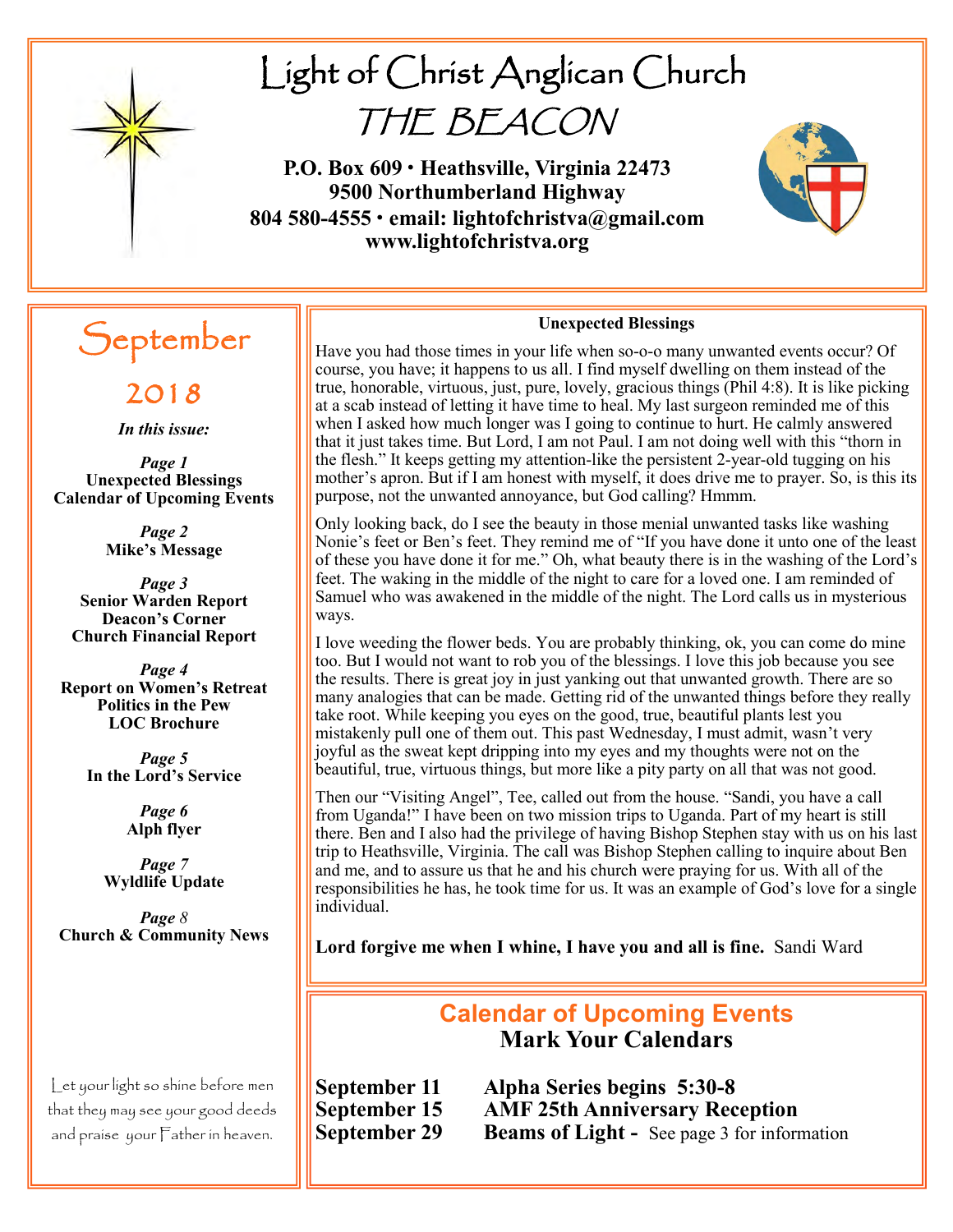

# *Mike's Message*

"*And he said, "Listen, all Judah and inhabitants of Jerusalem and King Jehoshaphat: Thus says the Lord to you, 'Do not be afraid and do not be dismayed at this great horde, for the battle is not* 

*yours but God's."* **2 Chronicles 20:15**

**"***For though we walk in the flesh, we are not waging war according to the flesh. For the weapons of our warfare are not of the flesh but have divine power to destroy strongholds. We destroy arguments and every lofty opinion raised against the knowledge of God, and take every thought captive to obey Christ."*  **2 Corinthians 10:3-5**

*"Little children, you are from God and have overcome them, for he who is in you is greater than he who is in the world."* **1 John 4:4**

During the month of July and the first part of August, the sermon series at Light of Christ considered the teaching from Luke 22:66 to 24:53, covering the time from Jesus' betrayal to his ascension. The series challenged us to be faithful to the true Gospel of God and not give in to the demands of our culture to water down God's Word. Most modernists want us to remove the power and demands of a Holy God and only speak of how much he is like Mr. Rogers; and wants us to stay just as we are-if he even exists at all.

As the people of God, who know him intimately, we know that love demands that we speak the truth that all people are called to live according to the commands and truth of God's Word. We discussed the importance of the resurrection and how it revealed that God was able to do the impossible; even death and the grave has to submit to his power and authority. We spoke of the ascension of Christ and the hope and joy it reveals because Jesus is the Lord and King of all the universe and everything is under his authority and subject to his will.

As an old Lutheran hymn by Edward Mote says, *"My Hope is built on nothing less than Jesus blood and righteousness. I dare not trust the sweetest frame, but wholly lean on Jesus' name. On Christ the solid rock I stand all other ground is sinking sand."*

All these things revealed to us in the Bible show how those who have surrendered their lives to Jesus Christ should live. We are to live as those who have inherited all the power and blessings of the kingdom of God, but we must also see ourselves as those who are called to faithfully fight against the kingdom of darkness. We are to be kingdom warriors until that day when King Jesus returns to us in glory to fully establish his kingdom here on earth.

I have always loved college football and have to discipline myself to not sit for long hours watching games. One of the reasons that I love football is because I know what it is to play the game. I know what it takes to get into condition so that you can stand the physical beating and stress of exertion that it demands.

One thing that I find irritating is having to listen to commentators discuss what is happening down on the field when I can plainly see it, especially when it's someone who looks like he probably never played the game. However, I confess it's different when I listen to someone who played football professionally, because their analysis is based on experience and understanding of the game.

I've considered what it would be like for a soldier caught up in the thick of a brutal battle having to take orders from an officer fresh out of military college, who was depending on his understanding of the theory of battle. The soldier would most likely prefer to be next to someone who was battle-hardened and knew how to fight and win.

With that in mind, in the month of September into early October, we will begin a 6-week series on how we are to "Put on the whole Armor of God", based on Ephesians 6:10-20. Please be reading and praying through that passage as we invite the Holy Spirit through his Word to prepare us to be battle-hardened warriors for the Kingdom of God. The fight is already engaged, and we must be engaged in it if we would shine the light of Christ into the darkness.

Blessings!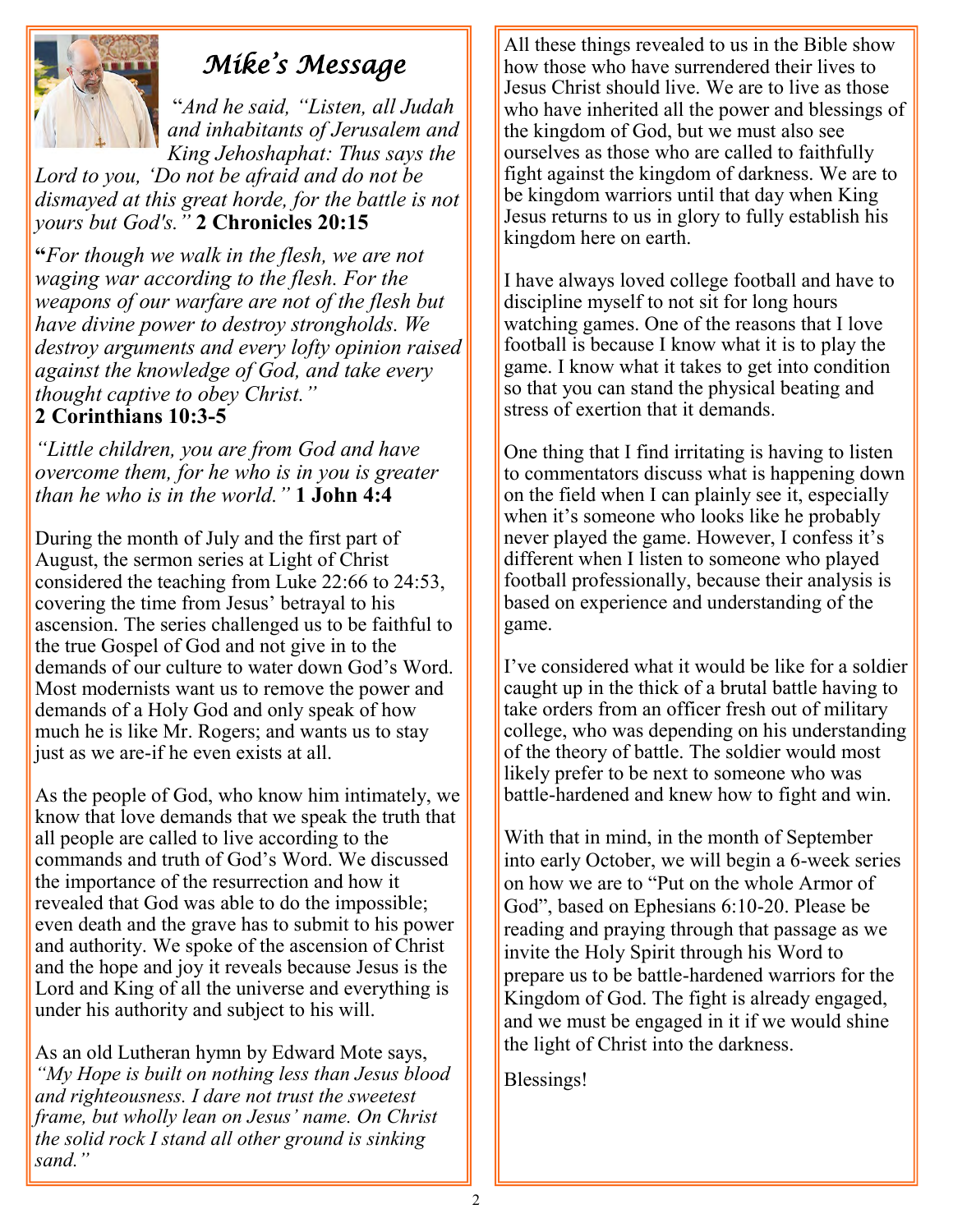### **From the Senior Warden Deacon's Corner**

*Dear Light of Christ Family,*

*As you may know, we have held two very successful fundraisers, one in 2012 and another in 2014, to help build our new church.*

*The Vestry has approved a final 12-month fund raiser be held from October 1, 2018 to September 30, 2019, to pay off the remaining \$350,000 of our mortgage.* 

*Mike will be sending a letter to all with details. Please pray how you might contribute to make this a debt-free church.* 

Blessings,

Bart

#### **CHURCH FINANCIAL REPORT**

**As of July 2018** By Jan Beckett, Treasurer

Year-to-date income totals \$208,706, which is \$13,570 below plan, whereas total expenses amount to \$203,708 or \$27,940 below budget. When taken together, income minus expenses stands at \$4,998 ahead of budget, due to the reset of our mortgage liability this year.

Mortgage principal is now \$351,636 and commands an annual payment of just over \$25,000. If we can reduce this liability by 50% or more, the result will be a sustainable payment flow over the long-term.

For budget details, see the Treasurers Report posted on the bulletin board.



#### **Auction Update!**

#### We now have a name for our Fall Auction **– Beams of Light!**

The planning committee felt it needed a more appealing name that could be used again for other events.

If you have not heard our latest plan, we are moving everything inside. The cost of the tent was too much and it might be a rainy fall day, so the auction will take place in the Parish Hall with use of the narthex and outside covered walkways for lunches, bake sale, and display of items.

Some items such as the jon boat and garden equipment will be outside. We also plan to have a few theme baskets for a raffle of some smaller items. Of course, we will rent portable potties to avoid overusing our septic system.

Items will be on location during the week preceding the auction. If you are donating an item, we ask that you hang on to it until September 26, or let us know if we need to arrange pick up and storage.

We are grateful to Bonnie Odend'hal for providing use of her building to store items prior to the event. Anyone who submitted a survey will be contacted soon. We will need you! Watch for sign-up sheets for different work teams coming soon in the Parish Hall.

We ask that everyone help us get the word out about this event. It's the first time to do something like this and it won't work unless we have people attending, so please tell everyone!

Deacon

Mary Swann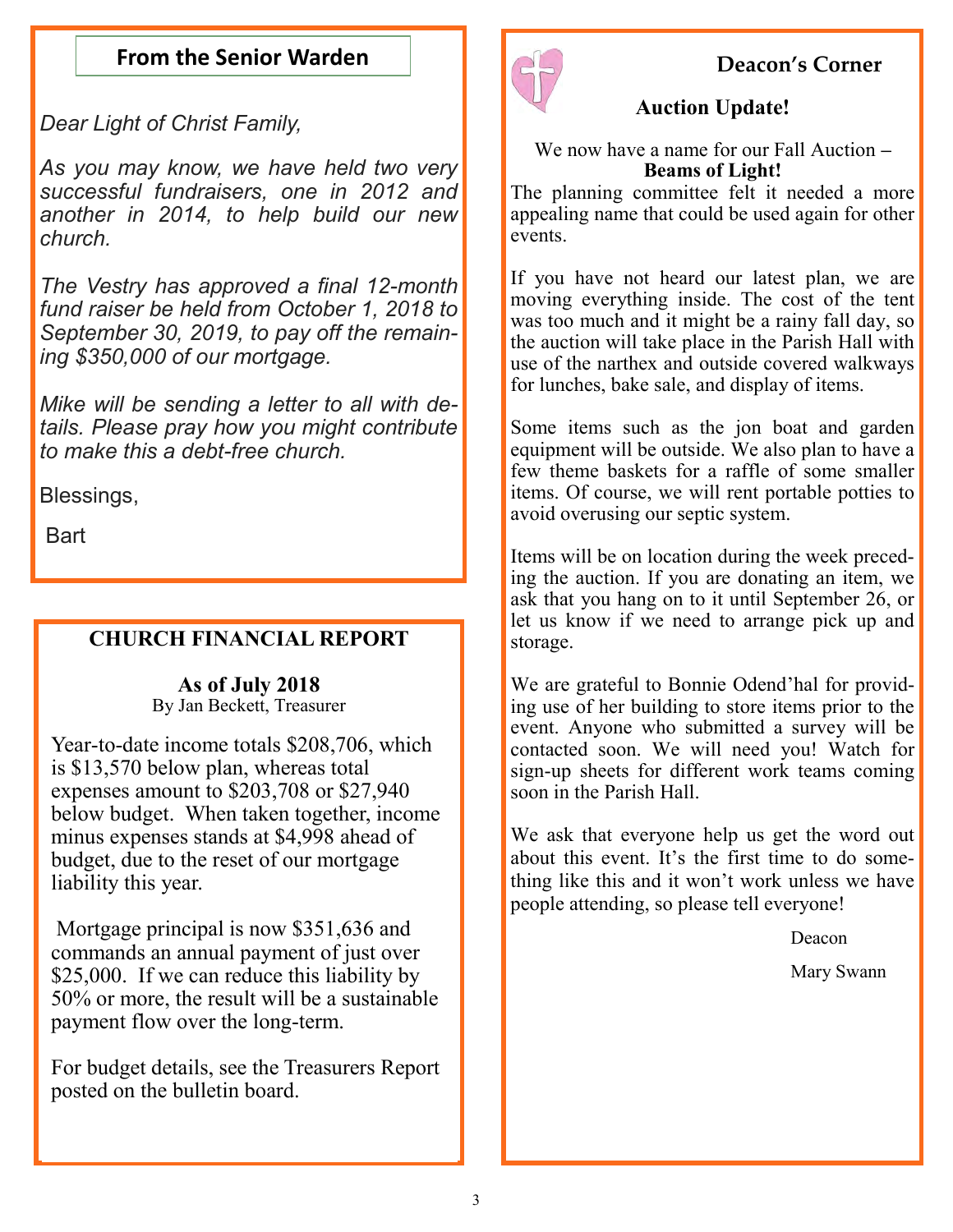#### **REPORT ON THE ANNUAL WOMEN'S RETREAT**

On Saturday, July 28, forty-two women gathered in the lovely Rappahannock Room at RWC for our tenth annual retreat. The theme for the day was Gifted for the Glory of God, and our guiding scripture verse was from Ephesians 2:20, *For we are His workmanship, created in Christ Jesus for good works, which God prepared beforehand, that we should walk in them.*" This theme was conceived by Courtney Ludeman after viewing some of Connie deBordenave's artwork, and she served as moderator for our program.

We started with a time of worship led by Judy Rasberry on the piano and Jeanne Hickey directed our singing to the glory of God. During this time, Judy shared with us her testimony and how God had led her to use her gift of music to bring her into her current position as minister of music at Light of Christ. Jeanne also shared with us her own witness to the Lord's use of her gifts to bring glory to His Name. Then Mary Swann prepared the women sitting around our five tables for a Bible Study on Romans 12:4-8. At each table, a facilitator led a time of sharing on this passage and how it spoke to each woman about the spiritual gifts that God gives us.

Connie deBordenave was our guest speaker and she related how her artistic talent had led her into painting pictures to highlight the plight of the refugees around the world. Her story highlighted how God had moved her into using her gift of painting to educate the viewer about these people who have left their homes and everything they know behind to escape to safer shores. Connie's paintings are poignant and certainly touch the heart for these lost souls, communicating to the viewer their worth and dignity as they face the trials and aspirations of fleeing from their homelands.

. After lunch, Mary set up a discussion about spiritual gifts at the individual tables which took up the rest of our time together. There was much prayer and sharing during this afternoon session, and deeper relationships were formed among the individuals in each group. Melinda Floom, Gail Marston, Eleanor Semerjian, Mary Swann, and Sandi Ward were the coordinators who served at the tables. To end our day together, Mike Moffitt and his wife Teresa joined us to lead us in a communion service, and Mike brought a special message to encourage us as women of God. In departing from RWC, I think that our women had a stronger sense of their own gifts as well as how to look for God's handiwork in those around them and appreciate how they are using their gifts to build up the Body of Christ.

Donna Soule

#### **Politics in the Pews**

The political season is once again upon us. It is that time of year when we are inclined to express our opinions regarding matters political and seek to convince our neighbors to embrace those opinions as their own. The situation is especially true where one is a member of a body such as LOC,where it seems that many other members of the body are, or certainly should be, of like mind as we are.

The great problem is that Christians are not all of one mind regarding political candidates or political questions. I learned this many years ago at my former church in Fairfax County. There I came to know a young man who was both a practicing Christian and a Socialist. A Socialist! He worked at the British Embassy and happened to believe that Socialism was the right course for a nation to follow. This was during the apex of the power of the Soviet Union. It is fair to say that most evangelicals viewed Socialists as having horns and a tail then. But this young man had neither. He was a real believer.

So, how are we to regard those fellow Christians whose opinions are unlike ours? Aren't we free to hold whatever political opinions we choose? Certainly. Aren't they? Certainly. We are to regard them with love in spite of their opinions, as they are likewise to regard us with love. Galatians 5:13-15. After all, it is the love that Christians have for one another that tells the world who we are.

So, beloveds, be gentle with one another and sensitive to those who may not believe just as "we" do. Avoid political comments that could be hurtful to another. No political opinion on earth is worth making my brother or sister in Christ stumble or become discouraged. Maintaining the unity of the Spirit in the bond of peace is far more important.

Respectfully, Your fellow-servant of Christ

Ernie Proctor

#### **LOC Brochure Available!**

Peggy Lassanske created a wonderful brochure about our church that is available at the Welcome Center, either on the counter or underneath. Please check it out and spread it around in the community! We print these in house, so take as many as you want.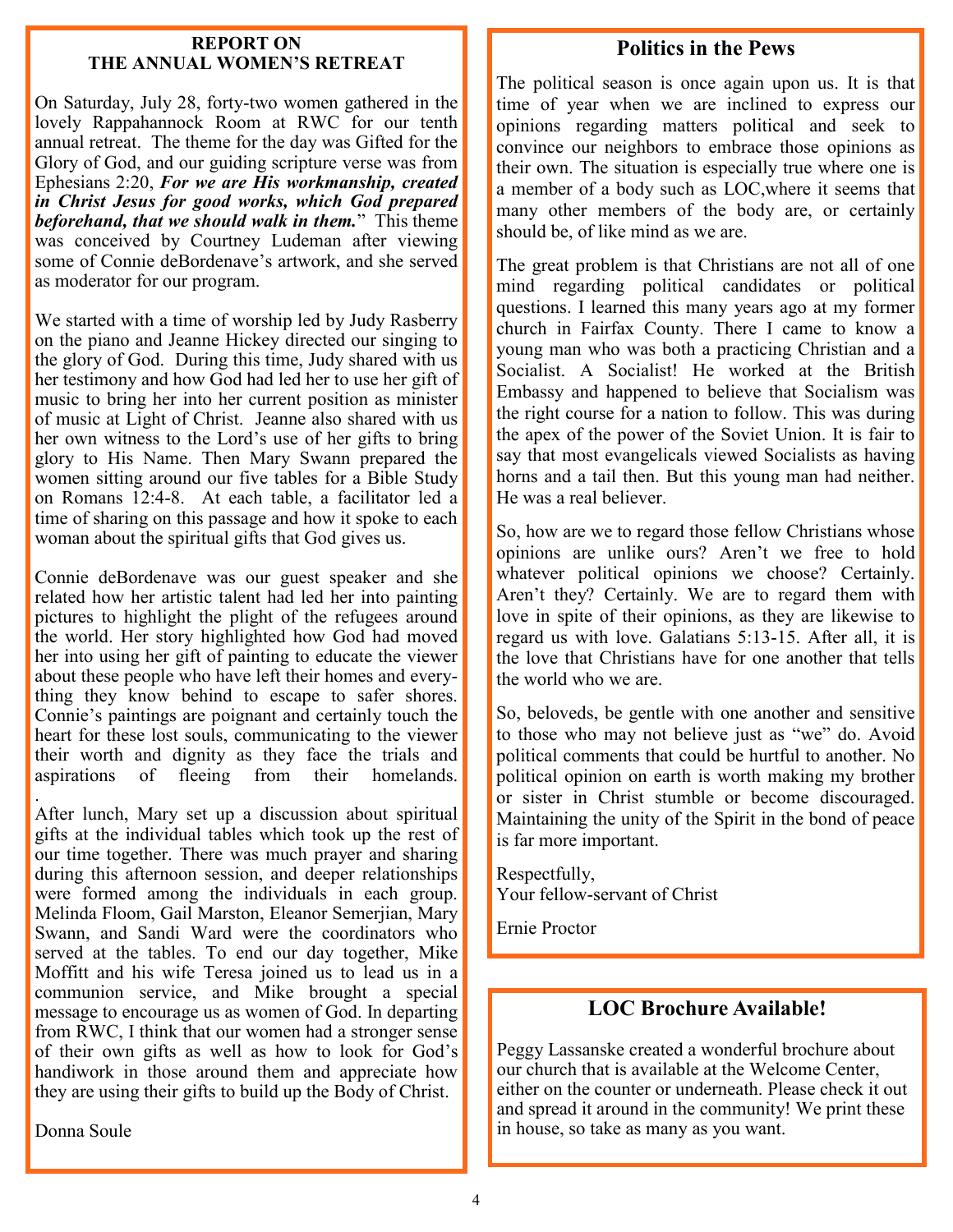## **IN THE LORD'S SERVICE**

#### **Acolytes**

| LeAnne Nguyen                                           |
|---------------------------------------------------------|
| Hannah Hamlett                                          |
| LeAnne Nguyen                                           |
| Hannah Hamlett                                          |
| LeAnne Nguyen                                           |
| Sep <sub>2</sub><br>Sep 9<br>Sep 16<br>Sep 23<br>Sep 30 |

#### **Lesson Readers**

| Sep <sub>2</sub> | Bill Tracey (L)         |
|------------------|-------------------------|
|                  | Charlaine Andrulot (P)  |
| -9               | Constance McDearmon (L) |
|                  | Dick Seed (P)           |
| Sep 16           | Frank McCarthy (L)      |
|                  | Sandi Ward (P)          |
| Sep 23           | Betty Dillingham (L)    |
|                  | Howard York (P)         |
| Sep 30           | Joan Blackstone (L)     |
|                  | Tony Blackstone (P)     |
|                  |                         |

#### **Eucharist Ministers**

| Sep 2  | Ward LeHardy, Lucy Logan               |
|--------|----------------------------------------|
| Sep 9  | Bart Morrison, Priscilla Williams      |
| Sep 16 | Tony and Joan Blackstone               |
| Sep 23 | Frank McCarthy, Constance McDearmon    |
| Sep 30 | <b>Harrison and Priscilla Williams</b> |
|        |                                        |

#### **Ushers**

- Sep 2 Stan Rasberry, Jim Logan<br>Sep 9 Courtney and Doug Luden Sep 9 Courtney and Doug Ludeman<br>Sep 16 David Gwaltney, Julie Pritchar David Gwaltney, Julie Pritchard Sep 23 Pam and Herb Smith
- Sep 30 Barbara and Dick Seed
- Oct 7 David and Cindy Peresluha

#### **Greeters**

| Sep    | -2 | Lynn and Howard York              |
|--------|----|-----------------------------------|
| Sep    | -9 | Fred Wimberly, Phyllis TeStrake   |
| Sep 16 |    | Ernie Proctor, Doris Myers        |
| Sep 23 |    | George Beckett, Julie Pritchard   |
| Sep 30 |    | Bonnie Odend'hal, Peggy Lassanske |

#### **Counters**

September Jan Beckett, Laura Woodard

#### **Altar Guild**

| September | Donna Soule, Eleanor Semerjian |  |
|-----------|--------------------------------|--|
|-----------|--------------------------------|--|

#### **Nursery**

| Sep 2  | Doris Myers, Jeanette Cralle     |
|--------|----------------------------------|
| Sep 9  | Julie Pritchard, Saunee Hamlett  |
| Sep 16 | Alison Kimmitt, Doris Myers      |
| Sep 23 | Jeanette Cralle, Julie Pritchard |
| Sep 30 | Saunee Hamlett, Alison Kimmitt   |

#### **Coffee Hour**

| Sep <sub>2</sub> |    | Alison & Tom Kimmitt,                             |
|------------------|----|---------------------------------------------------|
|                  |    | Fred & Laura Woodard                              |
| Sep              | -9 | <b>Volunteers Needed</b>                          |
| Sep 16           |    | Jim & Lyn Conley,                                 |
|                  |    | Courtney & Doug Ludeman                           |
| Sep 23           |    | <b>Betty and Jeanette Cralle</b>                  |
| Sep 30           |    | Jeanne Hickey, Randy Smith<br>and Sharon Baldacci |
|                  |    |                                                   |

# **Altar Rail Ministers**

- Ernie Proctor, Teresa Moffitt
- Sep 9 Jim Conley, Agnes Burke<br>Sep 16 Walt and Phyllis TeStrake
- Walt and Phyllis TeStrake
- Sep 23 Stan Rasberry, Constance McDearmon
- Sep 30 George Beckett, Mary Swann

#### **Vestry Person on Duty**

| Sep 2  | <b>Barbara Seed</b>      |
|--------|--------------------------|
| Sep 9  | <b>Bart Morrison</b>     |
| Sep 16 | David Peresluha          |
| Sep 23 | <b>Alison Kimmitt</b>    |
| Sep 30 | <b>Harrison Williams</b> |

#### Happy August Birthdays!

| Sep    | Lucille Logan             |
|--------|---------------------------|
| Sep 2  | <b>Charlaine Andrulot</b> |
| Sep 7  | Peggy Lassanske           |
| Sep 15 | Pam Smith                 |
| Sep 20 | <b>Alison Kimmitt</b>     |
| Sep 23 | Dick Seed                 |
| Sep 25 | <b>Henry Fife</b>         |
| Sep 29 | Dan Hickey                |

#### Happy August Anniversaries!

| Sep<br>1 | Sharon Baldacci and Randy Smith |
|----------|---------------------------------|
| Sep 8    | Jane and Charles Wrightson      |
| Sep 15   | Irene and Allen Haley           |
| Sep 17   | Eliza and Dan Gulbransen        |
| Sep 18   | Dixie and Jim Sanderlin         |
| Sep 25   | Wendy and Carl Smith            |
| Sep 29   | Jan and George Beckett          |
|          |                                 |

*O God, our times are in your hand: Look with favor, we pray, on your servants named above, as they begin another year. Grant that they may grow in wisdom and grace, and strengthen their trust in your goodness all the days of their lives;*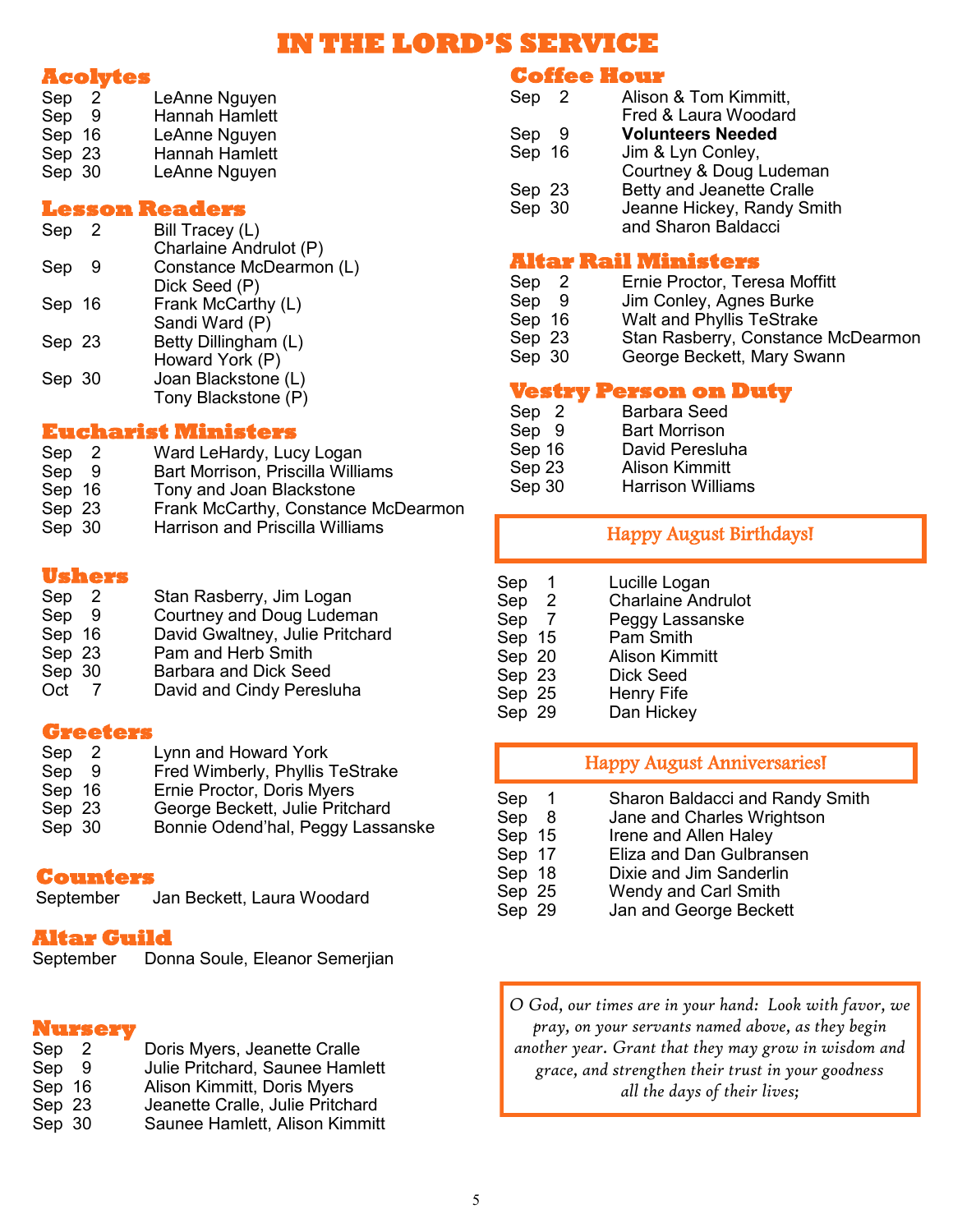

# **WE WOULD LIKE TO HAVE YOU ATTEND THE ALPHA COURSE**

**BEGINNING SEPTEMBER 11 AT 5:30-8 P.M. DINNER, VIDEO AND DISCUSSION**

## **INVITE FAMILY, FRIENDS AND NEIGHBORS!**

Please let us know if you plan to attend and if you are bringing someone.

We need an accurate count so that we can plan appropriately for dinner and materials.

# **SO DON'T FORGET TO**

# **FILL OUT THE SIGN-UP SHEET**

### **SEE YOU THERE!!**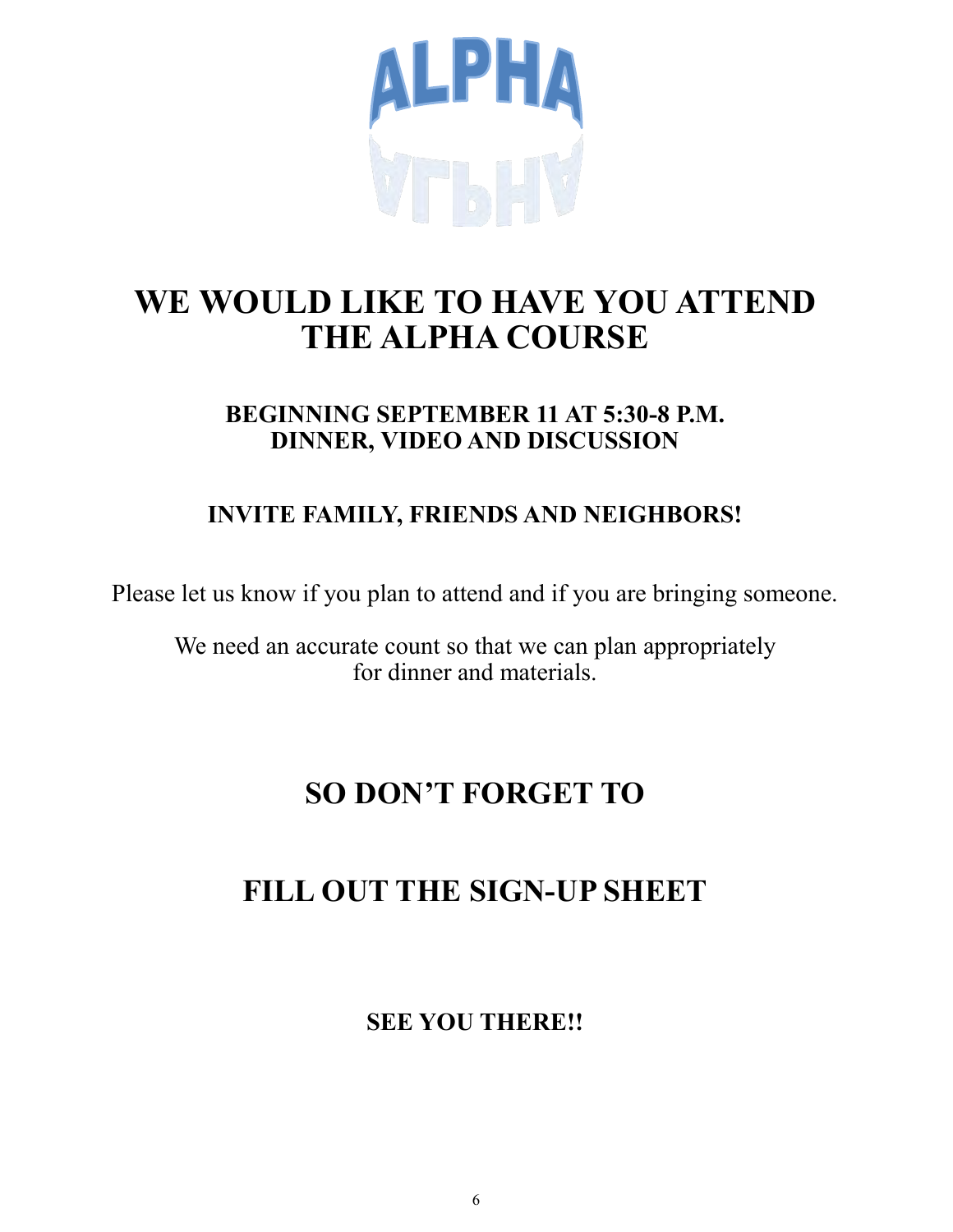### **Laura's WyldLife Update**



Can you believe it is almost time for our middle school friends to go back to school? This summer has flown by and there have been so many great victories for our ministry with WyldLife. We took our first camp trip to NorthBay, and 8 sweet middle school students got to hear about Jesus' love for them. We get the chance to build a foundation of faith for these students and I am so thankful that I get to do this work.

This fall, we are gearing up for one amazing year of ministry. We have plans to begin events in September, and hopefully bring 20 students to our fall camp in October. I am also going to be at NMS almost everyday, volunteering with the new volleyball team and hopefully in the classroom!

Have you been wondering how you can support our ministry? There are a few ways right now that you can help Northumberland WyldLife thrive this year!

- **Pray** for our ministry. Pray for adults to serve as leaders for these students as our ministry grows. Pray for students and their families. Pray for me as I verbally and nonverbally share the gospel with them.
- Do you have a **CDL license** or know someone who does, who wants to serve some awesome kids? We are hoping to take a mini-bus to our camp trip this fall, October 20-21, to Williamsburg VA and that requires an individual with a CDL license. Email or call Laura if you have any leads!
- **Volunteer** with us. We are always in need of adults to serve as supervision and in the background to help things go smoothly. We are planning most events on Friday nights this fall. If you are interested, let Laura know!
- Make a one-time gift to our **camp scholarship fund**. It is our hope to bring 20 kids with us to our fall camp this October. The camp cost is still being finalized, but it is likely that it will be around \$150 per camper. By making a donation to our camp scholarship fund, you will be allowing a student in Northumberland County to experience a weekend where they will get to hear the Gospel and get a chance to consider a new life with Jesus. Checks of any amount can be made payable to "Young Life" and sent to:

Northumberland Wyldlife Attn: Laura Raciborski PO Box 603 Reedville, VA 22539

Thank you for your continued support of our ministry with Northumberland WyldLife. I have a big vision for what the Lord is going to do this year and am so excited to continue to share in this mission with you!